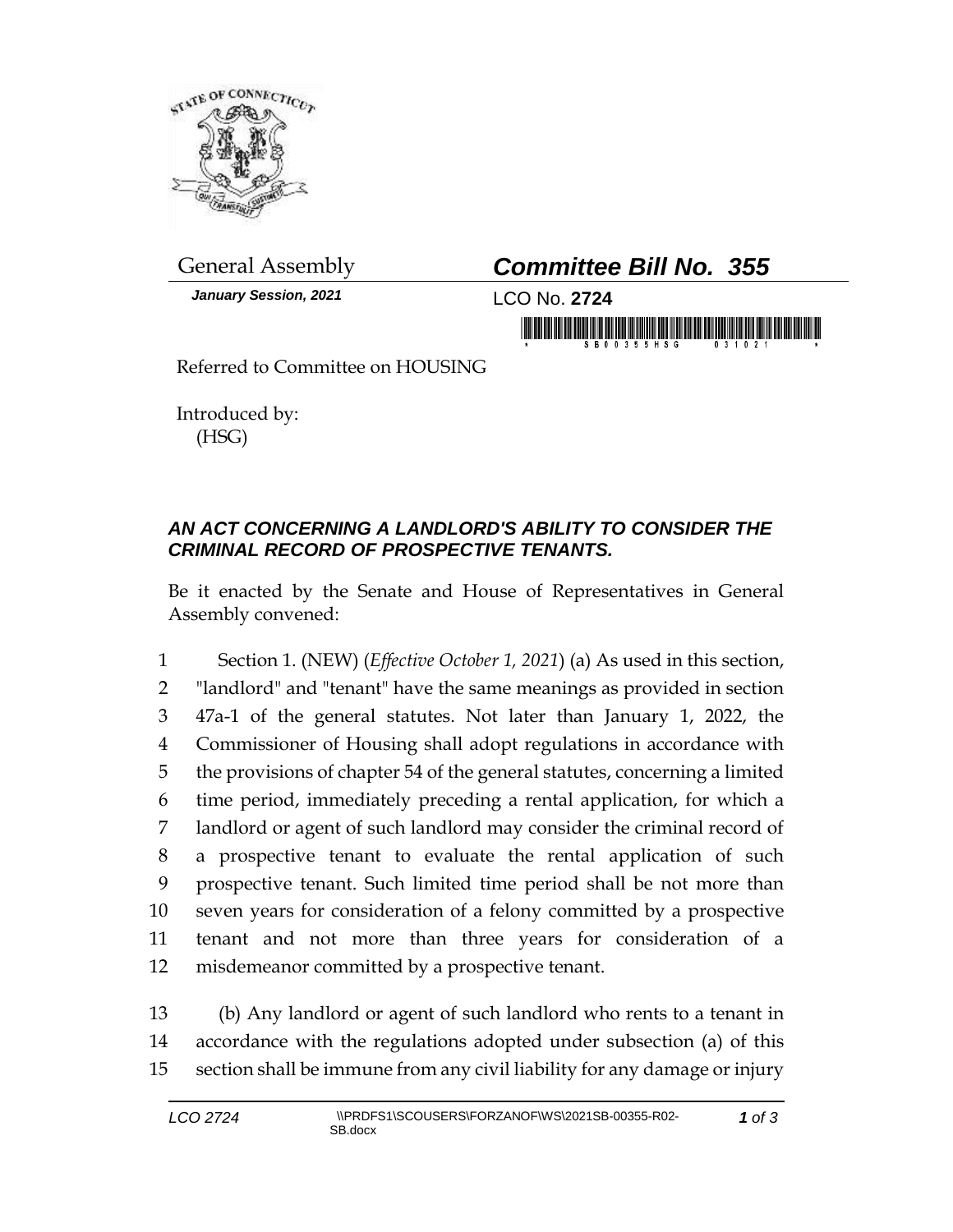arising from any subsequent criminal act of such tenant, unless such landlord or agent of such landlord was a conspirator, accomplice or otherwise complicit in such criminal act.

 Sec. 2. Section 8-45a of the general statutes is repealed and the following is substituted in lieu thereof (*Effective January 1, 2022)*:

 A housing authority, as defined in subsection (b) of section 8-39, in determining eligibility for the rental of public housing units may establish criteria and consider relevant information concerning (1) an 24 applicant's or any proposed occupant's history of criminal activity, during the time period established under section 1 of this act and in accordance with the regulations adopted under section 1 of this act, involving: (A) Crimes of physical violence to persons or property, (B) crimes involving the illegal manufacture, sale, distribution or use of, or possession with intent to manufacture, sell, use or distribute, a controlled substance, as defined in section 21a-240, or (C) other criminal acts which would adversely affect the health, safety or welfare of other tenants, (2) an applicant's or any proposed occupant's abuse, or pattern of abuse, of alcohol when the housing authority has reasonable cause to believe that such applicant's or proposed occupant's abuse, or pattern of abuse, of alcohol may interfere with the health, safety or right to peaceful enjoyment of the premises by other residents, and (3) an applicant or any proposed occupant who is subject to a lifetime registration requirement under section 54-252 on account of being convicted or found not guilty by reason of mental disease or defect of a sexually violent offense. In evaluating any such information, the housing authority shall give consideration to the time, nature and extent of the applicant's or proposed occupant's conduct and to factors which might indicate a reasonable probability of favorable future conduct such as evidence of rehabilitation and evidence of the willingness of the applicant, the applicant's family or the proposed occupant to participate in social service or other appropriate counseling programs and the availability of such programs.